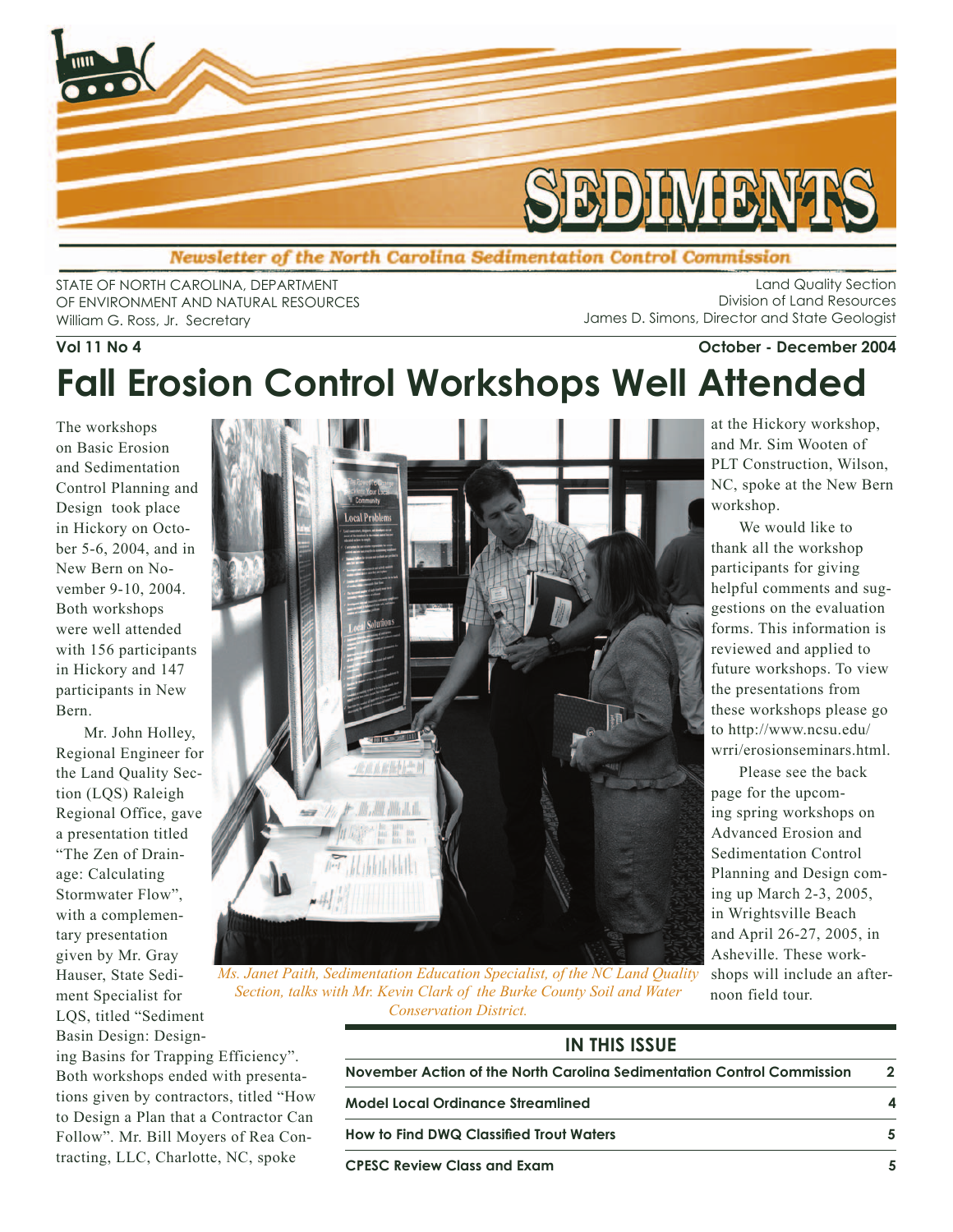## **November Action of the North Carolina Sedimentation Control Commission**

At its meeting on November 18, 2004, the NC Sedimentation Control Commission (SCC) took the following action:

- Approved the report on NC DOT Annual Review. Nine contract construction projects and seven maintenance/force account projects were chosen at random. Flood damaged areas in the mountains were not included this year. Limited right-of-way is still a problem on contract construction projects and two maintenance projects. Overall, the construction and maintenance projects were good. NCDOT is providing training on erosion control for their employees. The Land Quality Section (LQS) staff assisted in training contract engineering inspectors.
- Approved continued delegation of the Town of Banner Elk local program with the condition that LQS staff revisit the program within six months to evaluate its status.
- Approved continued delegation of the Town of Beech Mountain local program.
- □ Approved continued delegation of Buncombe County local program with the condition that LQS staff revisit the program in six months to evaluate its status.
- □ Approved a motion that all local programs that need a six month review due to deficiencies must submit a written report for the May 2005 SCC meeting.
- Approved continued delegation of the Town of Kill Devil Hills local program.
- □ Approved continued delegation of the Town of Kitty Hawk local program with the condition that LQS staff revisit the program in

six months to evaluate its status.

- **Q** Approved continued delegation of the Town of Nags Head local program.
- $\Box$  Approved the City of Winston-Salem local program be placed on probation. Effective enforcement was not being taken against significant violations. The local ordinance was out of date and was not as stringent as the Sedimentation Pollution Control Act (SPCA).
- □ Approved delegation of local program authority to Polk County. Approved their proposed local ordinance with the condition that the erosion and sedimentation control program not be implemented until January 2005. *(Note: The Polk County Board of Commissioners rescinded the ordinance in December 2004.)*
- Approved Cabarrus County local program to assume jurisdiction within the municipal limits of the City of Kannapolis.
- Approved subcommittee recommendations for amendments to the SPCA. Recommendations were forwarded to the Department of Environment and Natural Resources for review.
- □ Approved formation of a subcommittee consisting of Mr. Roger Watson, Mr. Kyle Sonnenberg and Mr. Ralph Stout to oversee law changes to the SPCA.
- □ Approved creation of a subcommittee to evaluate interim stages of delegation of local programs. Local program and LQS staff will discuss this matter. Currently, a delegated local program is responsible for both approval/disapproval of submitted erosion and



*October-December 2004*

*SEDIMENTS* is published quarterly by the NC Sedimentation Control Commission to provide information and assistance to the regulated community and to facilitate communication among personnel of state and local erosion and sedimentation control programs.

Send comments to Janet Paith, CPESC, NCDENR-Land Quality, 1612 Mail Service Center, Raleigh, NC 27699-1612. Email: Janet.Paith@ncmail.net. Send change of address and subscription information to WRRI, Box 7912, North Carolina State University, Raleigh, NC 27695-7912 (919/515-2815; water\_resources@ncsu.edu). Fifty-nine hundred copies of this newsletter were printed at a cost of \$1,340 or 23 cents per copy.

Personnel of the Land Quality Section of the NC Department of Environment and Natural Resources provide information and assistance for implementation of the NC Erosion and Sedimentation Control Program. For assistance, please contact the Regional Engineer or the Raleigh headquarters listed below:

> Mike Goodson, CPESC (Acting) 2090 US Highway 70 Swannanoa, NC 28778 (828) 296-4500

Gerald Lee, CPESC 225 Green Street, Suite 714 Fayetteville, NC 28301 (910) 486-1541

Doug Miller, P.E. 610 East Center Ave. Mooresville, NC 28115 (704) 663-1699

John Holley, P.E., CPESC 3800 Barrett Drive, Suite 101 Raleigh, NC 27609 (919) 571-4700

Pat McClain, P.E. 943 Washington Sq. Mall Washington, NC 27889 (252) 946-6481

Dan Sams, P.E. 127 Cardinal Dr. Ext. Wilmington, NC 28405-3845 (910) 395-3900

Matt Gantt, P.E. 585 Waughtown St. Winston-Salem, NC 27107 (336) 771-4600

Gray Hauser, P.E. Raleigh Central Office 512 N. Salisbury St., 1612 MSC Raleigh, NC 27699-1612 (919) 733-4574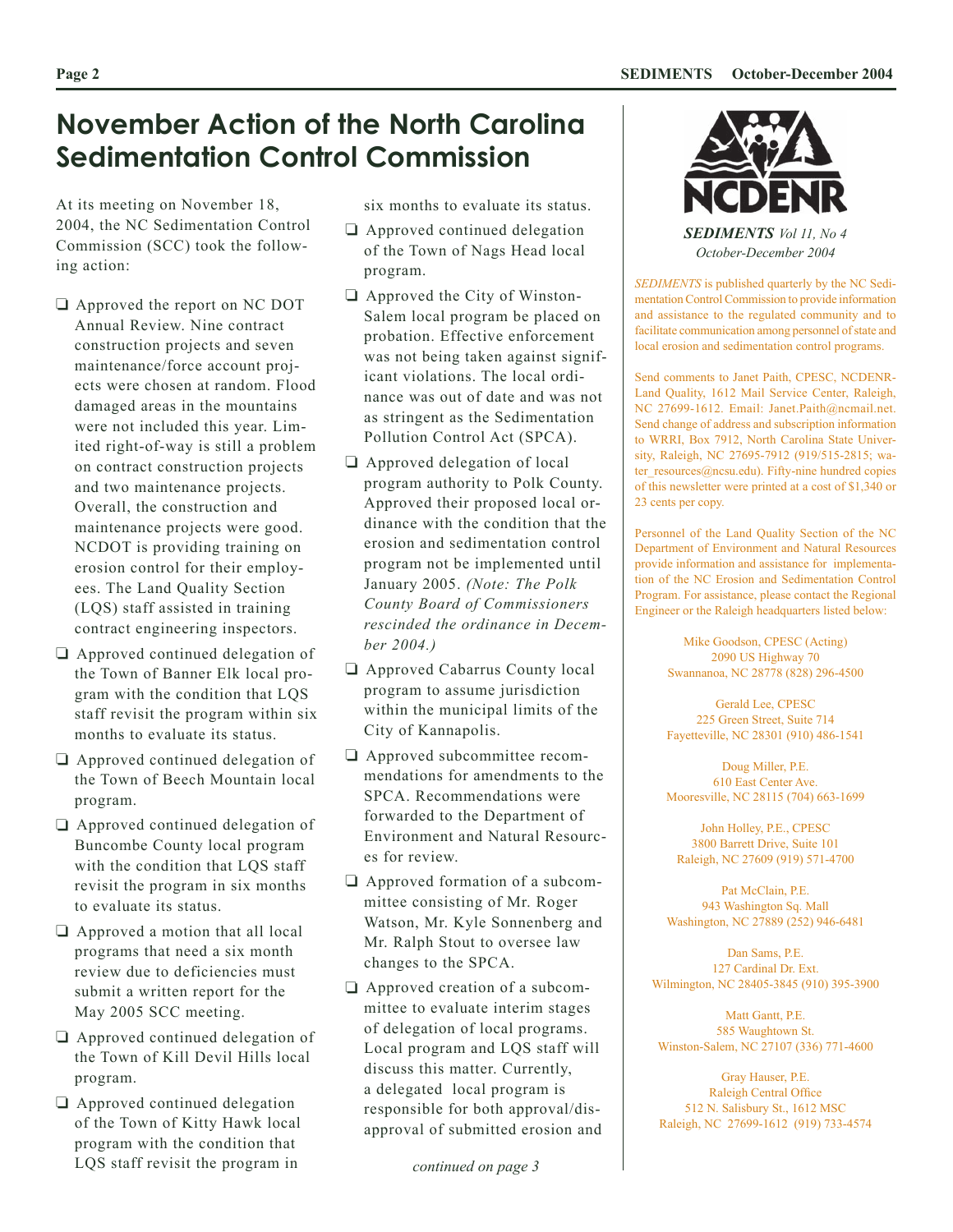#### The North Carolina Sedimentation Control Commission

The Sedimentation Control Commission (SCC) was created to administer the Sedimentation Control Program pursuant to the NC Sedimentation Pollution Control Act of 1973 (SPCA). It is charged with adopting rules, setting standards, and providing guidance for implementation of the Act. The composition of the Commission is set by statute to encompass a broad range of perspectives and expertise in areas related to construction, industry, government, and natural resource conservation and quality. All members are appointed by the Governor and serve three-year terms, except for the Director of the Water Resources Research Institute of The University of North Carolina, who serves as long as he remains Director. The chairman of the SCC is named by the Governor. The following is a list of current members with the organizations they represent:

Chairman: Kyle Sonnenberg Fayetteville NC League of Municipalities/ NC Association of County Commissioners

Vice Chairman: Ralph Stout Greensboro Carolinas Associated General Contractors

Commissioners:

Donnie W. Brewer Greenville NC Environmental Management Commission

> W. T. "Buzz" Bryson Raleigh NC Public Utilities

Hugh J. Franklin Marion NC Mining Commission

Phillip Ray Gibson Asheville Non-governmental Conservation

Joseph H. Kleiss Raleigh NC State University Dept. of Soil Science

Grover McPherson Winston-Salem NC Soil and Water Conservation Commission

Director of Water Resources Research Institute of The University of North Carolina

> Joseph Rudek Raleigh Non-governmental Conservation

Mark A. Taylor Greensboro Professional Engineers of NC

F. Roger Watson Asheville NC Home Builders Association

sedimentation control plans and inspections. This committee will review if there is an intermediate level of responsibility for local programs that could be shared with the LQS.

- **Q** Approved funding for development of Sedimentation Online Database (part of DENR IBEAM system) using unencumbered education funds.
- $\Box$  Approved adoption of the SCC meeting dates for 2005. The dates are as follows: February 16, May 19, August 17, and November 17. The November SCC meeting will include a field tour.

### **SCC** *continued* **Personnel Changes**

**Steve Barron** is the new Environmental Technician in the Winston-Salem Regional Office.

**Michael Hedrick** is the new Environmental Technician in the Mooresville Regional Office.

**Schuyler Snowdon** is the new Environmental Technician in the Wilmington Regional Office.



### **NC Division of Land Resources Land Quality Section Selected Activities Report (All Regions) July to September 2004**

### **Erosion and Sedimentation Control Program**

| <b>New Projects</b>              | 836   |
|----------------------------------|-------|
| Sedimentation Plan Reviews       | 1.180 |
| Plan Disapprovals                | 256   |
| Site Inspections                 | 4.034 |
| Notice of Violations             | 172   |
| Cases Referred to Enforcement 20 |       |

#### **Mining Program**

| Estimated Mine Total  | 933   |
|-----------------------|-------|
| Mine Permits Reviewed | 70    |
| Mine Inspections      | 1.5.5 |

### **Dam Safety Program**

| Estimated Dam Total       | 4,653 |
|---------------------------|-------|
| Dam Safety Plans Reviewed | -33   |
| Dam Inspections           | 521   |

# **Address Change**

The Mooresville Regional Office recently moved. The office is now located at: 610 East Center Avenue Mooresville, NC 28115

Phone: (704) 663-1699 Fax: (704) 663-6040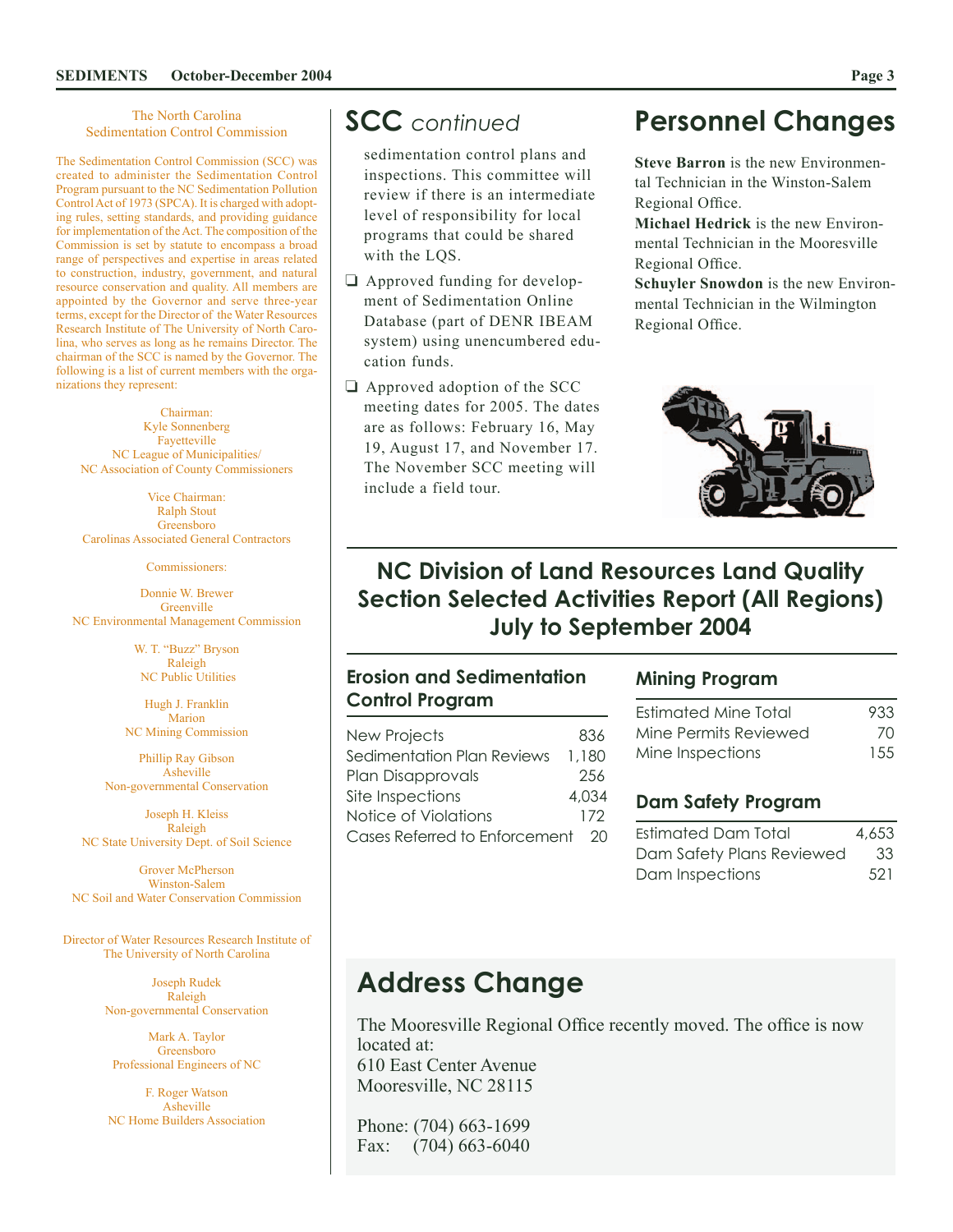tion 5 and have been separated from the design and

 $\Box$  The section on prior plan approval (5(e)) was updated to contain information that is stated in the SPCA (G.S. 113A-57(4)): A local program is to "forward to the Di-

performance standards (Section 8).

# **Latest Edition of Model Local Ordinance Streamlined**

The latest revision of the *Model Local Ordinance for Soil Erosion and Sedimentation Control* was approved by the Sedimentation Control Commission on August 18, 2004. The model ordinance is a tool municipalities and counties use as a foundation for their own ordinance needed to start and/or maintain a local erosion and sedimentation control program.

The 2004 model ordinance is now streamlined and easier to follow. The 2001 version of the model ordinance reflected the order of law changes as they were added or enacted. The language of the new model ordinance better reflects the language of the Sediment Pollution Control Act (SPCA). Areas of duplication were removed. The content now follows a logical sequence and is sorted by subject; it is organized in sections and flows chronologically from erosion and sedimentation control plans to inspections. This detailed work was done Ms. Mary Penny



*Sonya Avant, Assistant State Sediment Specialist*

erosion and sedimentation control plan for a land-disturbing activity that involves the utilization of ditches for the purpose of dewatering or lowering the water table of the tract."

□ Under Section  $19(a)(1)$ , the maximum civil penalty amount per violation was changed from \$500 per day to a maximum of \$5,000 per day. The penalty period may start the day the violation is observed rather than the day the notice is received.

Contact Mr. Gray Hauser, State Sediment Specialist, or Ms. Sonya Avant, Assistant

Thompson, DENR Assistant General Counsel.

Listed here are some specific changes and additions:

- $\Box$  Section 4(b) lists exclusions from regulated land-disturbing activities. The text "firefighting and stockpiles" was removed from Section 4(b)(5) as it is already implicated in the statement "an activity which is essential to protect human life during an emergency", and the exemption for mining.
- $\Box$  The mandatory standards for land-disturbing activities (buffer zone maintenance, stabilized slopes, groundcover, prior approval of a plan) are described in Sec-

State Sediment Specialist, for a copy of the updated model ordinance. There are 46 existing local programs that will have to compare their ordinances with the revised 2004 model ordinance and make the necessary changes. If local programs have suggestions for this process please contact Mr. Gray Hauser.

### **Model Ordinance Contact Information**

LQS Headquarters Phone: (919) 733-4574 Gray Hauser's email: gray.hauser@ncmail.net Sonya Avant's email: sonya.avant@ncmail.net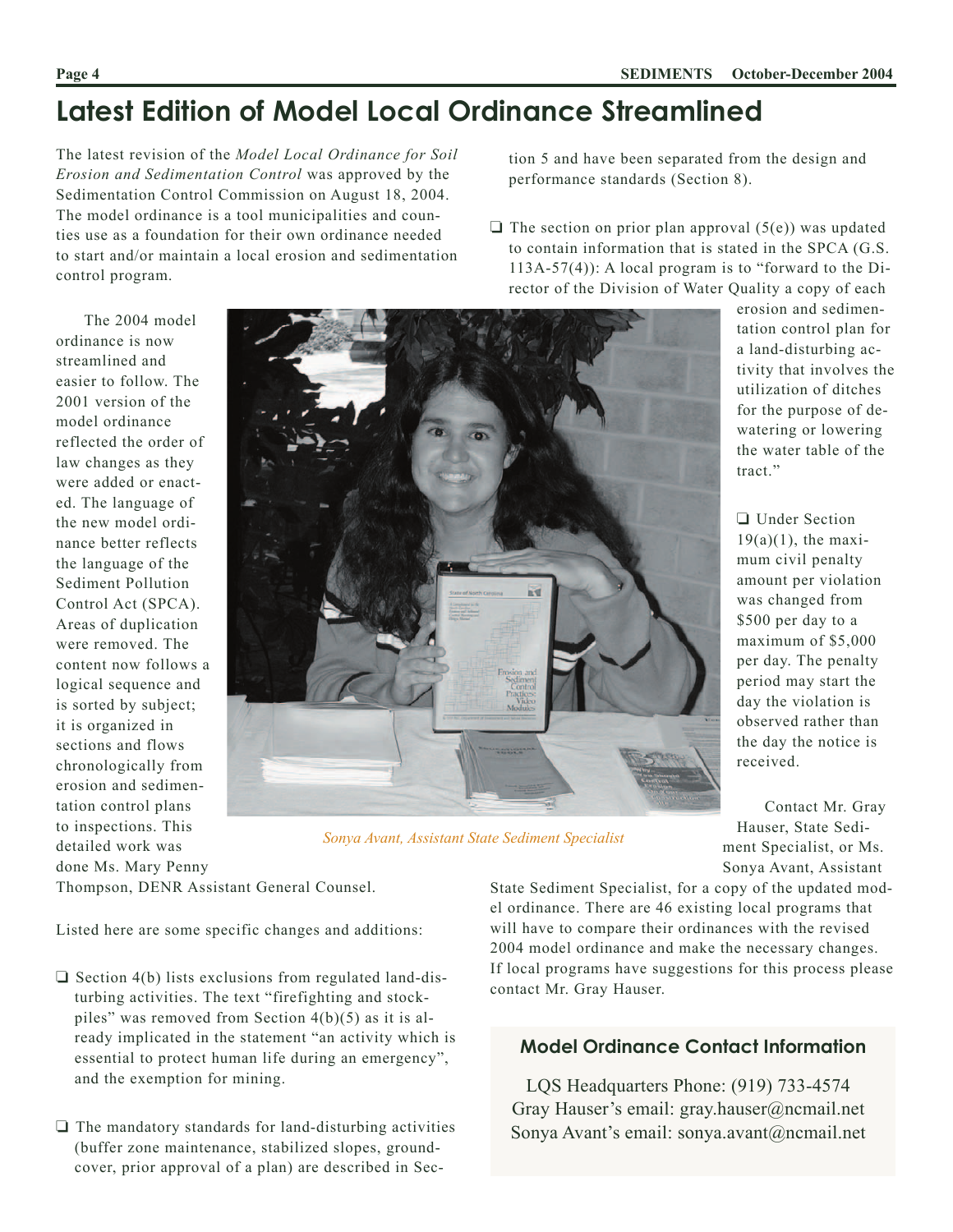### **How to Find Classified Trout Waters**

Plan designers and others involved in land-disturbing activities should check with local, state and federal agencies about the assigned surface water classification for a waterbody or stream on or adjacent to a property where land-disturbing activity is planned to take place, especially for Division of Water Quality (DWQ) classified trout waters (*Tr*). To understand DWQ waterbody classifications visit http://h2o. enr.state.nc.us/csu/swcfaq.html.

To determine North Carolina waterbody and stream classifications go to http://h2o.enr.state.nc.us/bims/Reports/ reports.html and click on "Waterbody Reports (including Stream Classifications)". You can sort by river basin, county, subbasin, or find the information using a clickable basin map of the state. Any waterbody or section thereof that has the *Tr* by it is classified as a trout water.

North Carolina county maps depicting DWQ classified trout waters are located at http://h2o.enr.state.nc.us/admin/ maps/counties/.

Call the Divison of Water Quality regional offices for specific determinations. The regional office contact information is located at http://www.enr.state.nc.us/html/regionaloffices.html.

The DWQ *Tr* classification which protects water quality is *not* the same classification as the designated public mountain trout waters administered by the NC Wildlife Resources

Commission (WRC). The WRC regulates fishing activities only (seasons, size limits, creel limits, and bait and lure restrictions).

Note: View "What You Need to Know About Disturbing Buffers on Trout Waters", in *SEDIMENTS*, Vol. 11, No.3, at the LOS web site:

http://www.dlr.enr.state.nc.us/pages/sedimentnewsletters.html

### **Muddy Water Essay Contest Deadline: February 14, 2005**

Students in any charter, public, or private high school or equivalent program, grades 9 through 12, in North Carolina are eligible to submit an essay to the Muddy Water Essay Contest. Essays should be on processes of soil erosion and sedimentation, the biological and economic impacts of these processes, how erosion and sedimentation affect the student and their community, or how to prevent erosion and control sedimentation. The state winner will receive a check for \$1,200.

Land Quality Regional Offices should receive entries from schools in their regions by **February 14, 2005**. Materials on this contest have been widely distributed throughout North Carolina. Brochures are available from the Land Resources web site in pdf format: http://www.dlr.enr.state.nc.us/images/muddyh20brochure.pdf

# **Certified Professional in Erosion and Sedimentation Control Review Class and Exam**

### **CPESC Exam Review Classes**

March 8 & April 25, 2005

**CPESC Exam** March 17 & April 28, 2005

#### **Review and Exam Locations for March 8 and 17:**

The March 8 exam review class will be offered at the Sediment & Erosion Control Research and Education Facility on Lake Wheeler Road in Raleigh, NC. The March 17 exam will be offered at five locations around the state. Please visit **http://www. cpesc.org** for more information.

**Review and Exam Location for April 25 and 28:**  NCDOT Division of Highways Conference Room 55 Orange Street Asheville, NC 28801 (Located one block north of Renaissance Asheville Hotel.)

#### **Registration Information**

Prior approval is needed before the registration. The CPESC organization is handling the registration. The application fee is \$100.00. More information is available by calling the CPESC organization at **(828) 655-1600**. Details on application procedures, exam review class registration, and exam registration dates and sites can be found at **http://www.cpesc.org**. The April 25 review class occurs the day before and the April 28 exam occurs the day after the Spring Advanced Erosion and Sedimentation Control Planning and Design Workshop, April 26-27, 2005.